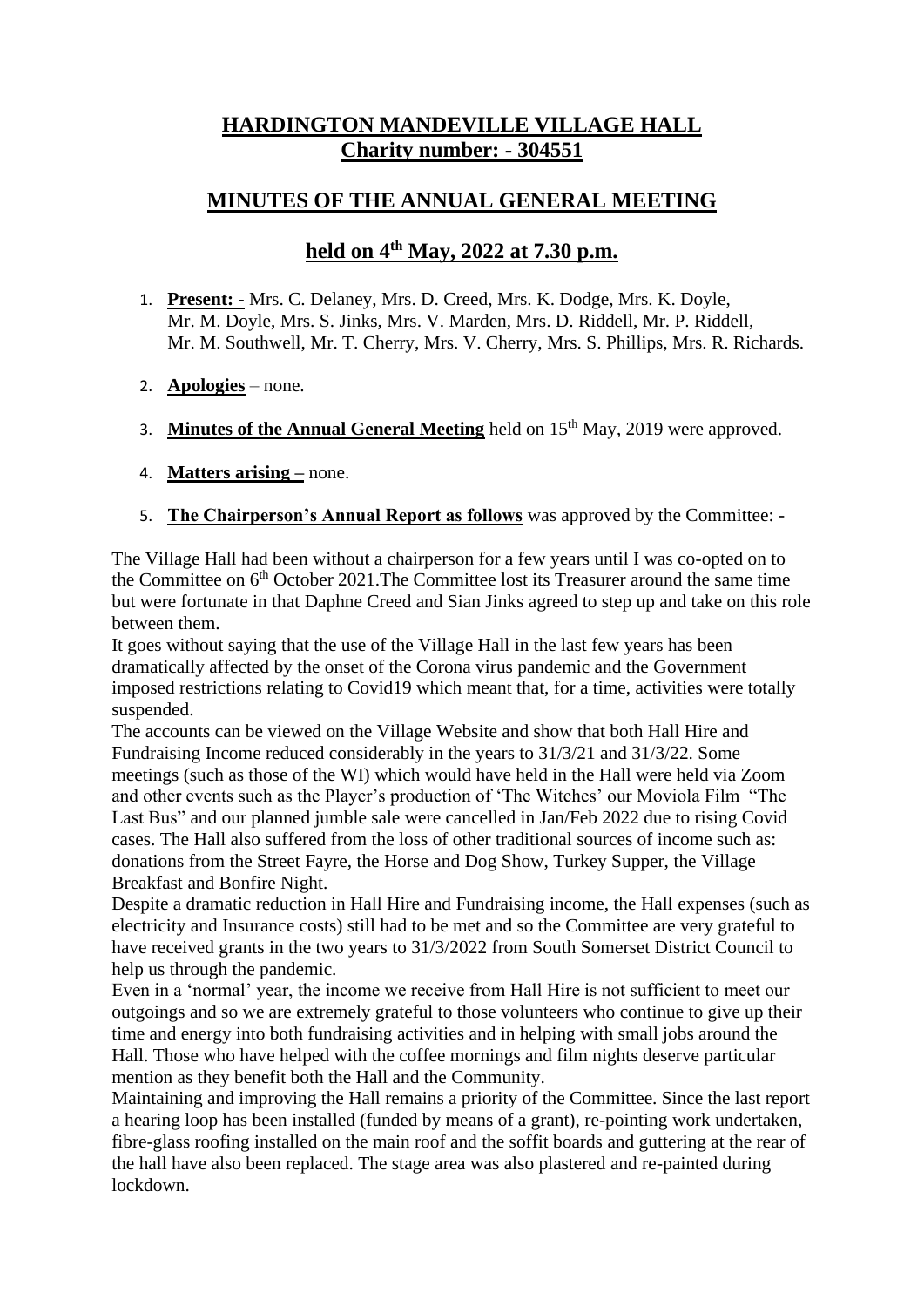Following a periodical electrical inspection, it was found that remedial work was necessary at the Hall, the cost of which amounted to several thousand pounds and which was met with help from the Parish Council around July 2021.

In an attempt to boost our funds, we re-instated the Hall 100 Club this year and also re-joined the Rotary Club Christmas Draw.

Since January 2022, one of our storerooms has been repainted with the help of volunteers and Derek Richards kindly repainted the Village Hall sign. Other jobs completed in March 2022 include: replacing the broken hinges and blown windows at the Hall, repairs to the window and roof above the old boiler room, the replacement of broken paving slabs, replacing the outside kitchen door and clearing the guttering.

Planned works for the year to 31/03/2023 include: fibre-glassing the roof area above the old boiler room and updating the Accessibility Toilets (Lottery Funding has been secured towards the cost of the work on the toilets). The latter is likely to take considerable planning, organisation and funding. A Business Plan is in place and will be reviewed regularly. The Committee is extremely grateful to the Parish Council not only for its much-needed continued financial support, but also for allowing us to use the Parish Ranger to do odd jobs for us around the Hall from time to time.

We would also like to thank Tim Watkins for his work on maintaining the Village Website.

## 6. **The Treasurers' Report as follows** was approved by the Committee: -

First of all, we would like to thank John Gilmore for his many years as treasurer of the Village Hall and also the many hours of work he has put into other projects in making the hall much more user friendly. After his move from the village and resignation from the Village Hall Committee, we had difficulty in filling the role of Treasurer. At our meeting in October, 2021 the Committee agreed to appointing Mrs. Sian Jinks and Mrs. D. Creed as joint Treasurers. After 3 months, several visits to the office of Santander in Yeovil and lots of form filling as well as re-sending forms and more ID which they seemed to regularly mislay, we eventually got full control of our accounts. We are now able to make payments by BACS and send out invoices and receipts via e-mail. Being Treasurer involves much more than keeping the accounts in order. There are meters to be read, letters and e-mails to reply to, cash and cheques to be banked, telephone calls to be made etc., but I think it is all working well with the 2 of us sharing the load.

The accounts for the year ending  $31<sup>st</sup>$  March have been available to view on the Hardington website and on the village hall notice board since the middle of April.

As Karen has mentioned in her report, we are grateful to South Somerset District Council for the grants to help us through the pandemic. To the Parish Council for its continued financial support. And for the Lottery Grant to put towards the updating of the Accessibility Toilet.

7. The following were elected as individual members to the Village Hall Committee: - Mrs. K. Dodge, Mr. M. Doyle, Mrs. S. Jinks, Mrs. V. Marden, Mr. M. Southwell.

8. The following representatives were appointed to the Village Hall Committee: - Garden Club Mr. P. Riddell Parish Council to be confirmed